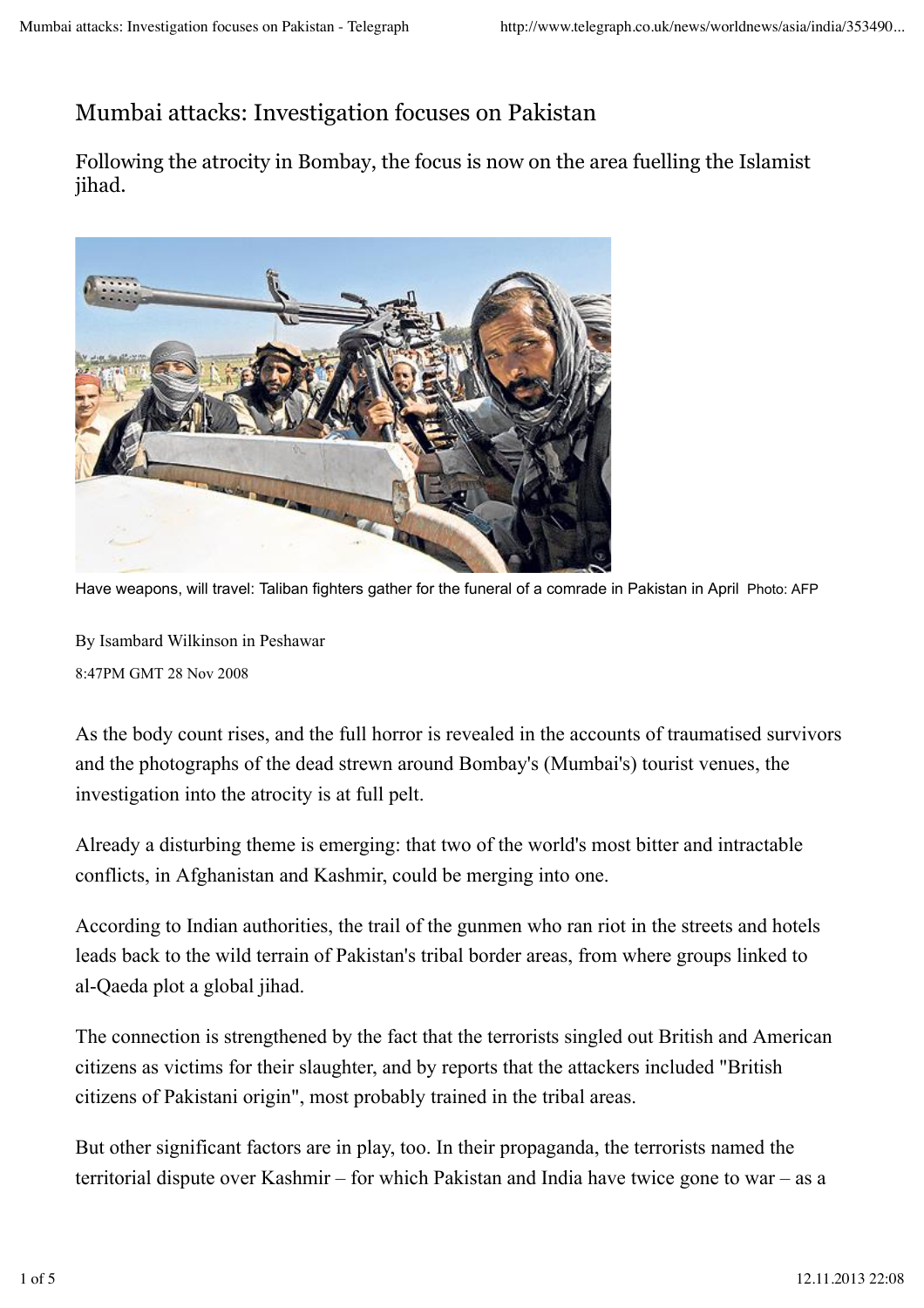cause of their actions, along with grievances over the treatment of India's Muslims by the Hindu majority.

This juxtaposition of causes is no surprise to observers of the region. India and Pakistan have long used factions within Afghanistan as proxies in their long dispute over Kashmir.

Earlier this year, US intelligence officials accused the higher echelons of the Pakistan's Inter-Services Intelligence organisation (ISI) of using jihadis to orchestrate a bloody terrorist attack on the Indian embassy in Kabul.

Pakistan, in turn, is suspicious of India's growing influence in Afghanistan, accusing its old foe of supplying arms and money to the Taliban, and to separatists within Pakistan itself.

There is a vicious irony here. It was Pakistan that first sponsored the Taliban, along with other terrorist groups, operating in Indian-held Kashmir. Yet now it finds itself endangered by the very groups it once supported.

Pakistan's tribal areas have become a nexus for arms and money, a playground for the world's intelligence agencies and for the jihadist groups they both combat and sponsor.

America, in particular, is fighting what is essentially an undeclared war here, one which will only increase in intensity as its attention shifts from Iraq under incoming president Barack Obama.

The tribal area, once cherished by British colonial administrators for its "fiercely independent" Pathan tribesmen, is a series of endless mountainous ramparts cut by hidden valleys and plateaus.

High, fortress-like, mud-walled compounds dot valleys that vary from arid to oases of fruit trees and fields.

Their inhabitants are often engaged in centuries-old feuds, and subsist on trade, smuggling, kidnapping and extracting the maximum price from ever-shifting political allegiances.

Yesterday, near the town of Jamrud, pick-up trucks with white Islamic pendants fluttering on their bonnets ferried posses of long-haired, heavily armed militants, along the main artery of the Khyber Pass.

They belonged to a faction of Islamic warriors fighting against the dominant Taliban chief of the area, Baitullah Mehsud.

"They are with us. At least for now," said Tariq Hayat, the Pakistani government's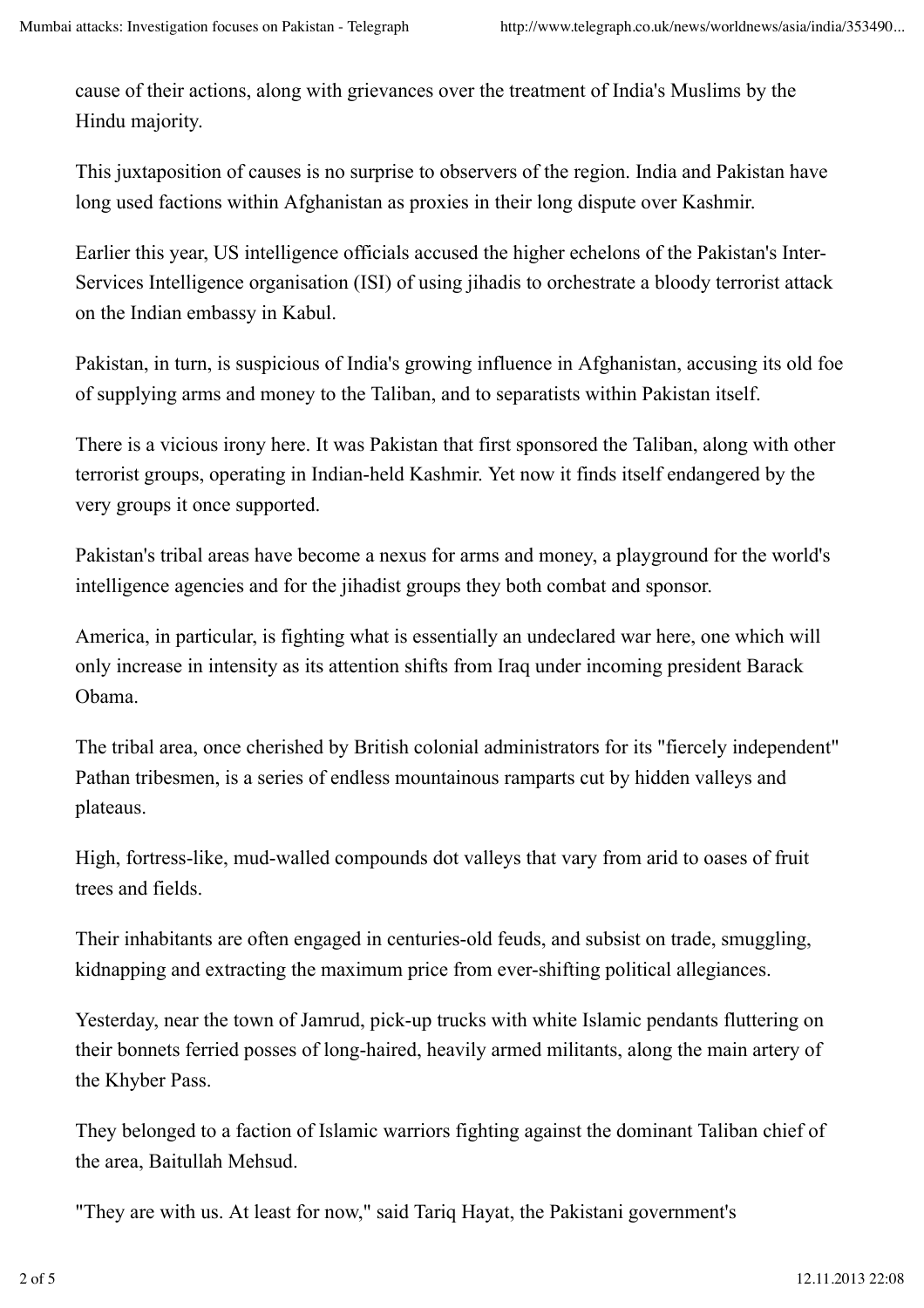representative for the Khyber area. He is a civil servant with nominally god-like powers, whose bodyguards are armed with rocket launchers.

He was there to inspect pickets he had set up to protect convoys transporting supplies to coalition forces in Afghanistan, after 12 lorries, whose cargo included four Humvees, were hijacked this month.

In the areas they control, the militants, who began their campaigns under the guise of "social reform", have enforced a regime of fear, beheading suspected informers, stoning women and committing acts of brutality against Pakistani security forces.

On a recent visit, militants attacked as journalists were being shown the compounds captured by the Pakistani army. Cobra helicopters had to lash down heavy rounds to keep them at bay.

Mr Hayat claims that most militants are "criminals", funded by India. He cites intelligence photographs he says he saw in 2005 of an Afghan leaving an Indian consulate with a large bag. Another photograph showed the man handing the same bag to Baitullah Mehsud. Conspiracy theories rule on the frontier.

The resulting chaos is not just a problem for Pakistan. "The tribal areas are an ungoverned space that make Pakistan a threat to global security," says a senior Western military intelligence official in Islamabad.

As a result, America is taking matters into its own hands. A week ago, a British al-Qaeda suspect, Rashid Rauf, was reportedly killed alongside three others in a US missile strike in North Waziristan where he sought refuge after escaping from custody.

There have been at least 20 such US missile strikes in the last three months, reflecting American impatience over militants from Pakistan fuelling the insurgency in Afghanistan.

The CIA has monitoring stations within the Pakistani tribal areas and along the eastern Afghan border, and a large network of tribal informers.

Last month the first missile strike outside of the tribal areas occurred in Bannu district, while this week tribesmen in North and South Waziristan were reported to have fired on Predator drones hovering above.

On a recent visit to Pakistan, the US central command chief, Gen David Petraeus, explained away the missile strikes, claiming that America is doing Pakistan a favour.

His words were backed by General James Conway, the head of the Marine Corps, who told the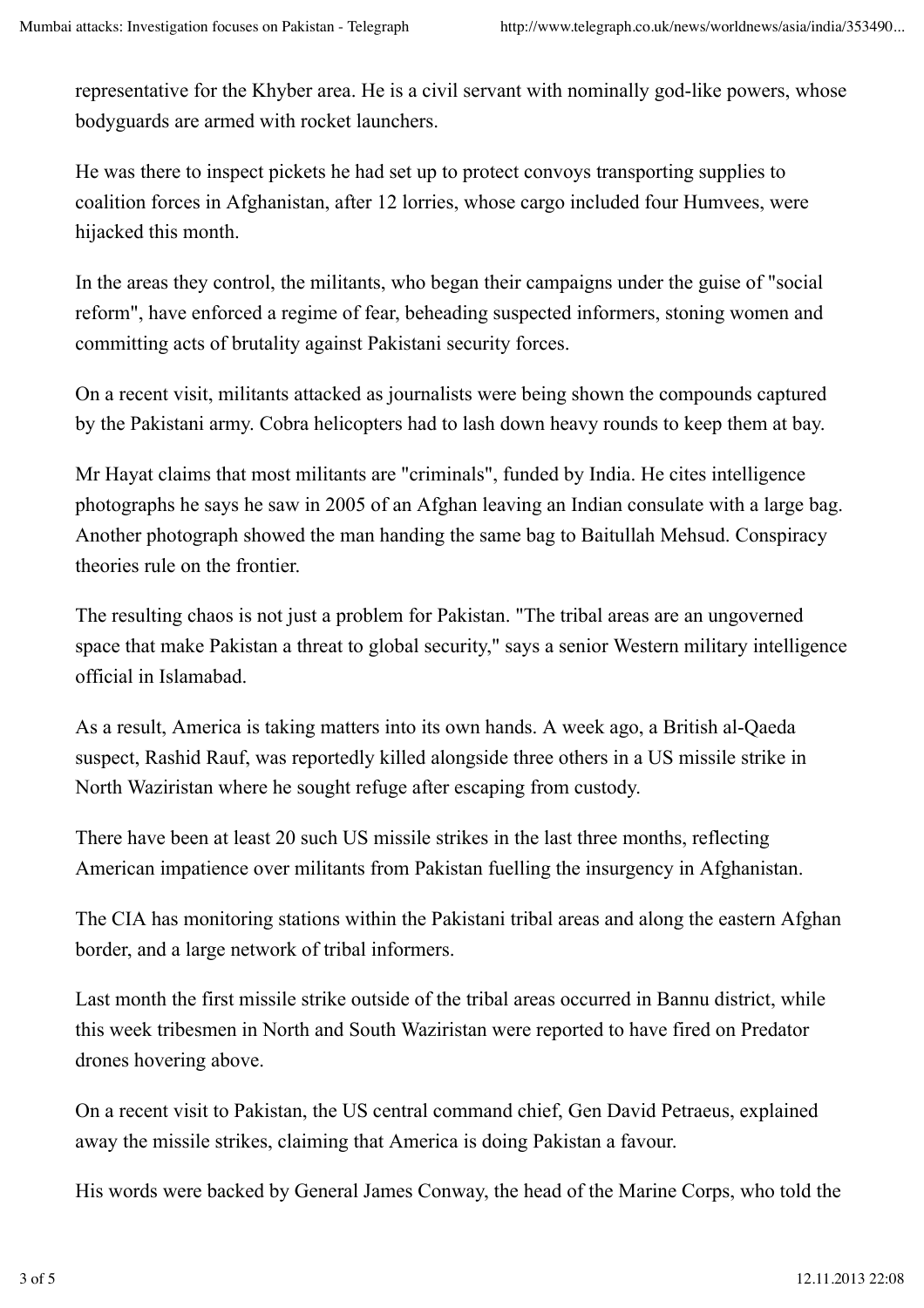*Wall Street Journal* this week; "Iraq is now a rearguard action on the part of al-Qaeda. They have changed their strategic focus not to Afghanistan but to Pakistan, because Pakistan is the closest place where you have the nexus of terrorism and nuclear weapons."

Officials say that there is a tacit understanding between the US and Pakistani militaries to allow the missile strikes. But the protests from the Pakistan People's Party, which won the recent election, are growing ever louder.

The PPP fears not just a backlash within the tribal area, but losing its hold on power in the country as a whole: most Pakistanis are broadly anti-American, and strongly opposed to violations of their sovereignty.

A map published by a Right-wing American journal recently, which depicted the region broken down into smaller ethnic states, led to widespread claims that the US wants to break Pakistan apart.

This sense of national insecurity has been heightened by a spate of kidnappings and assassinations, particularly in Peshawar, capital of the North-West Frontier province.

Two weeks ago, a senior American aid worker was shot dead along with his driver. The next day, militants kidnapped a junior Iranian diplomat after killing his police escort.

A botched American commando raid in September in South Waziristan also inflamed public opinion against Washington, and set back the government's efforts to galvanise what President Asif Zardari has tried to sell as "Pakistan's war".

The Pakistani army says that it also fears that US missile attacks will draw it into too many battles, in notoriously difficult terrain.

One Taliban commander said last week that, if there are more missile strikes, he will pull out of a peace deal with Pakistan's military that has held since 2006. "Pakistan is directly involved in aiding America to carry out these attacks," said a spokesman for Hafiz Gul Bahadur.

Despite its eagerness to keep such figures onside, Pakistan is stepping up its efforts in other areas.

Under new army chief, Ashfaq Kiyani, its forces are engaged in fierce fighting against militants in the tribal areas of Bajaur and Mohmand and the neighbouring district of Swat.

When General Kiyani was head of the ISI a year ago, he briefed foreign ambassadors on his attempts to clamp down on the rogue agents who had supported terrorists and jihadis in the